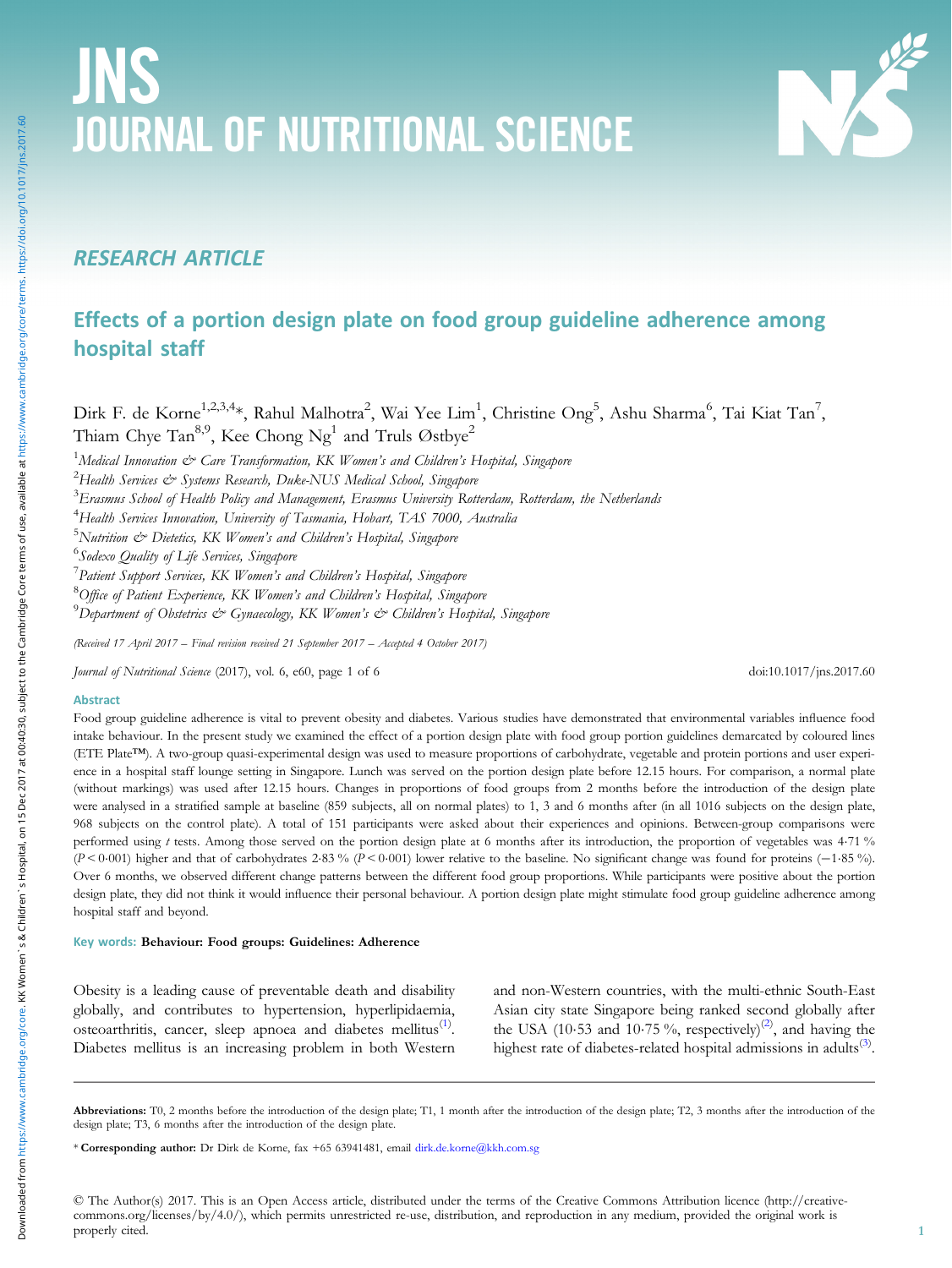Both excessive amounts and lack of variety in food intake are important determinants of diabetes and obesity. While healthy eating programmes often focus on food group cat-egory intake, food pyramids may be difficult to interpret<sup>([4](#page-5-0))</sup>. Instead, increasingly 'healthy plate' pictorials indicating proportions for vegetables, proteins and staples are used, includ-ing the United States' Healthy Eating Plate<sup>([5](#page-5-0))</sup>, the UK's NHS Eat Well Guide<sup>([6](#page-5-0))</sup> and Singapore's 'MyHealthyPlate'<sup>[\(7\)](#page-5-0)</sup>.

Various studies conducted in both laboratory and restaurant settings have demonstrated that environmental variables influence food intake. Built environments influence the type and amount of food consumed on different levels. Borrowing from geographical paradigms, Sobal & Wansink<sup>([8](#page-5-0))</sup> distinguish four ubiquitous microscale built environments (or 'scapes') that are persistent but often unrecognised: kitchenscapes (availability, diversity, visibility of foods), tablescapes (variety, abundance and accessibility), platescapes (portion, package size, and arrangement and utensils type) and foodscapes (food-item forms and landmarks). These factors provide a subtle, pervasive and often unconscious influence on food intake, obesity and health. A meta-analysis of randomised controlled trials concluded that people consistently consume more foods when offered larger-sized tableware<sup>([9](#page-5-0)-[13\)](#page-5-0)</sup>.

Currently little is known about the potential influence of platescapes on food group intake. The effects of portion plates, where the recommended portions of vegetables, proteins and carbohydrates are printed on the actual plate, have only been studied as part of multicomponent interventions in small obese populations in Canada and the  $USA^{(14-16)}$  $USA^{(14-16)}$  $USA^{(14-16)}$  $USA^{(14-16)}$  $USA^{(14-16)}$ . These studies showed that the combination of diet instructions sessions and a portion design plate seems to reduce weight. Bohnert et al.<sup>([16\)](#page-5-0)</sup> showed that sixteen African–American adolescent participants selected less food overall, more fruit, more broccoli au gratin and less steamed broccoli when using a portion plate. A small study in diabetics and obese Japanese confirmed these findings in a Asian setting  $(17)$  $(17)$ . However, as these four studies included multiple intervention components simultaneously (including teaching nutrition value and focus behaviour and lifestyle change), the effect of the plate design itself remains unclear. Moreover, one of the main potential benefits of plate design on dietary intake is its preventive function in normal populations.

Diet variations are large and platescapes vary between (and within) countries. The multi-ethnic city-state Singapore is known for its broad range of Chinese, Malay, Indian and Western food options. The Singapore Health Promotion Board (HPB) 'healthy plate' guidelines recommend proportions of 0·5 vegetables, 0·25 proteins and 0·25 carbohydrates per meal<sup>[\(7\)](#page-5-0)</sup>. Adherence to these guidelines has not been studied. According to the latest national nutrition survey performed in 2010, only 11·2 % of adult Singapore residents consumed at least two servings of vegetables and fruits per d, compared with  $14.3\%$  in  $2004^{(18)}$  $2004^{(18)}$  $2004^{(18)}$ . As a common circular plate can be divided into four equal parts, and roughly caters to four servings, two servings can be compared with half a plate (0·5 portions).

This study aims to assess the impact of a design plate on the relative proportions of food group intake. We hypothesised



that use of the plate will result in better adherence to the Health Promotion Board Singapore (HPB) guidelines for carbohydrate, protein and vegetable intakes.

## **Methods**

The setting for the present study was a hospital staff lounge in Singapore where lunch is served to about 120 staff each day from a buffet-style counter. A two-group quasi-experimental design was applied. For 6 months, starting in October 2015, lunch was served on a design plate (ETE plate™, see Fig.  $1)^{(19)}$  $1)^{(19)}$  $1)^{(19)}$ , with portion guidelines printed in coloured lines indicating the various food groups to all staff who had lunch between 11.00 and 12.15 hours (design plate group). For comparison, a normal plate (with no markings) was used among all staff members who had lunch between 12.15 and 14.00 hours (normal plate group). Cashier receipt data from all staff taking lunch were included in the study. Paper leaflets with information about the design plate were available for all staff lounge users. The SingHealth Centralized Institutional Review Board exempted the study from review.

The lunch items offered at the buffet-style counter were: white rice, brown rice and potato (carbohydrates); chicken, fish, bean curd, dal and egg tofu (proteins); and Malay, Indian and Chinese vegetables.

#### Intervention

We used an existing design plate (ETE plate<sup>TM</sup>, see [Fig. 1](#page-2-0))<sup>[\(19](#page-5-0))</sup> with portion guidelines printed in coloured lines indicating the various food groups. This plate was found to cater to mixed portions of meat and vegetables, which is a common combination in the Asian food setting. The designed proportions are 0·440 for vegetables (including 'salad'), marked in green; 0·160 for proteins, indicated on the plate as 'meat/fish/tofu', marked in red; 0·295 for carbohydrates, indicated on the plate as 'potato/noodle/rice' and marked in yellow. The combination of meat and vegetables is indicated as 'mix' and marked in blue. The plate also has a small  $(0.105)$  empty/miscellaneous area which serves to hold the thumb when walking from the buffet to the table, and, according to the designer, 'reflects on all people whose plate cannot be filled', indicated with a dotted line.

#### **Measures**

The number of vegetable portions, protein (chicken, fish, bean curd, dal, egg tofu) portions, and carbohydrate (white rice, brown rice, potato) portions taken per individual plate were obtained from cashier receipt data, from baseline (T0, 2 months before the introduction of the design plate), to 1 month (T1), 3 months (T2) and 6 months (T3) after the introduction of the plate. As the food items served differed each day of the week but were usually similar for a particular day (for example, Chinese vegetables on Tuesdays), a sample of cashier receipts from five different weekdays spread over 5 weeks was analysed for T0 (September–9 October 2015), T1 (November–December 2015), T2 (February–March 2016)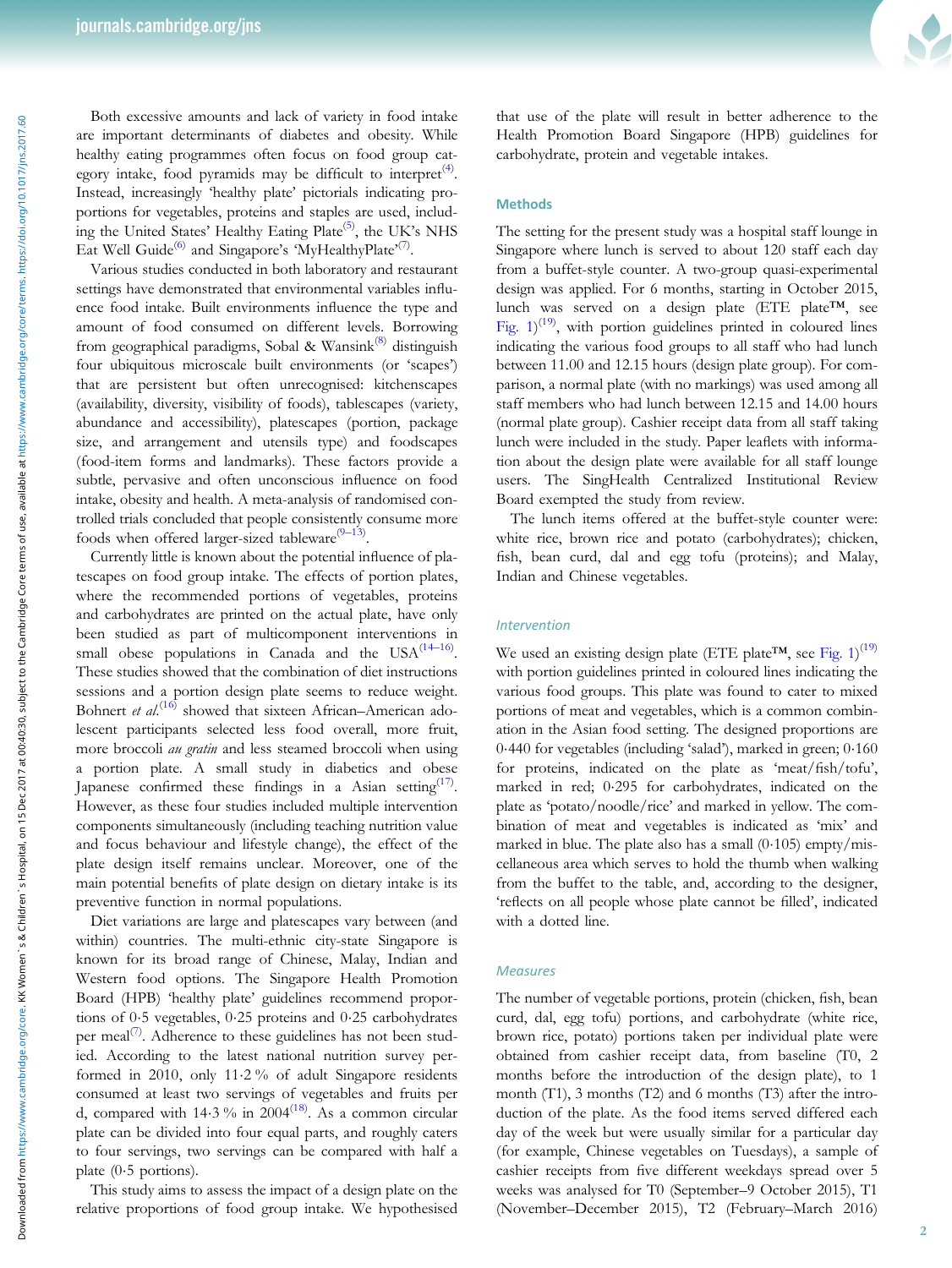

<span id="page-2-0"></span>

Fig. 1. Design plate used in the study, with portion design allowing mixed food combinations.

and T3 (June–July 2016). As the cashier receipt data showed the orders per individual food item ordered, we extracted the items and categorised them accordingly. Hospital staff ordered their preferred items from the buffet while a server held the plate and put the food on the plate. As the information was easily available from the same cashier receipt, we also recorded data on additional mixed or sliced fruits that were ordered within the same receipt.

We also surveyed a subset of staff lounge users at T1 and T3 to determine characteristics of the design plate and normal plate users, and understand their user experiences. Verbal informed consent was obtained. The surveys were distributed and collected during lunchtime. We asked the design plate users to indicate their opinions about the effect of the plate on the following five items: (a) eating more balanced; (b) eating more vegetables; (c) eating less proteins; (d) eating less staples; and (e) eating healthier. Agreement was self-recorded on a five-point Likert scale  $(1 =$  strongly disagree,  $2 =$  disagree, 3  $=$  uncertain,  $4 =$  agree,  $5 =$  strongly agree). The surveyors (research assistants) also requested qualitative feedback during collection in a standard way asking the same questions. Remarks were noted down verbatim.

### Data analysis

Analysis was done to assess changes in the proportions from baseline (T0; before introduction of the plate) to T1, T2 and T3 (after the introduction of the plate) for those who received the design plate, compared with the users of the normal control plate. Analysis was done to assess any changes in the proportions from baseline 3 and 6 months after the introduction of the plate.

We analysed the change in the 'before 12.15 hours servings' from before to after the introduction of the design plate, and the change in the 'after 12.15 hours servings', in mean proportions of each food group, and compare the extent to which these changes differ from each other. We first analysed the data by combining all three after observations, secondarily considering the change from T0 to T1, from T0 to T2 and from T0 to T3 separately. Comparisons were performed using t tests, using Stata version 13.1 (StataCorp LLC), twotailed at the 5 % significance level.

## Results

#### **Participants**

Hospital staff characteristics were taken from the user experience survey, which included a subset of staff lounge users at T1  $(n 76)$ and T3 (n 75). Three-quarters of the participants were female. The mean age was 32 (range 20–58) years old. The users had nursing, medical, allied health or administrative backgrounds. The participants had Chinese, Malay, Indian and Filipino ethnicity. The characteristics of the users before 12.15 hours did not differ from the users after 12.15 hours (see [Table 1](#page-3-0)).

#### Guideline adherence

Analysis was done to assess any changes in the proportions from baseline (T0,  $n$  442 meals, before 12.15 hours;  $n$  416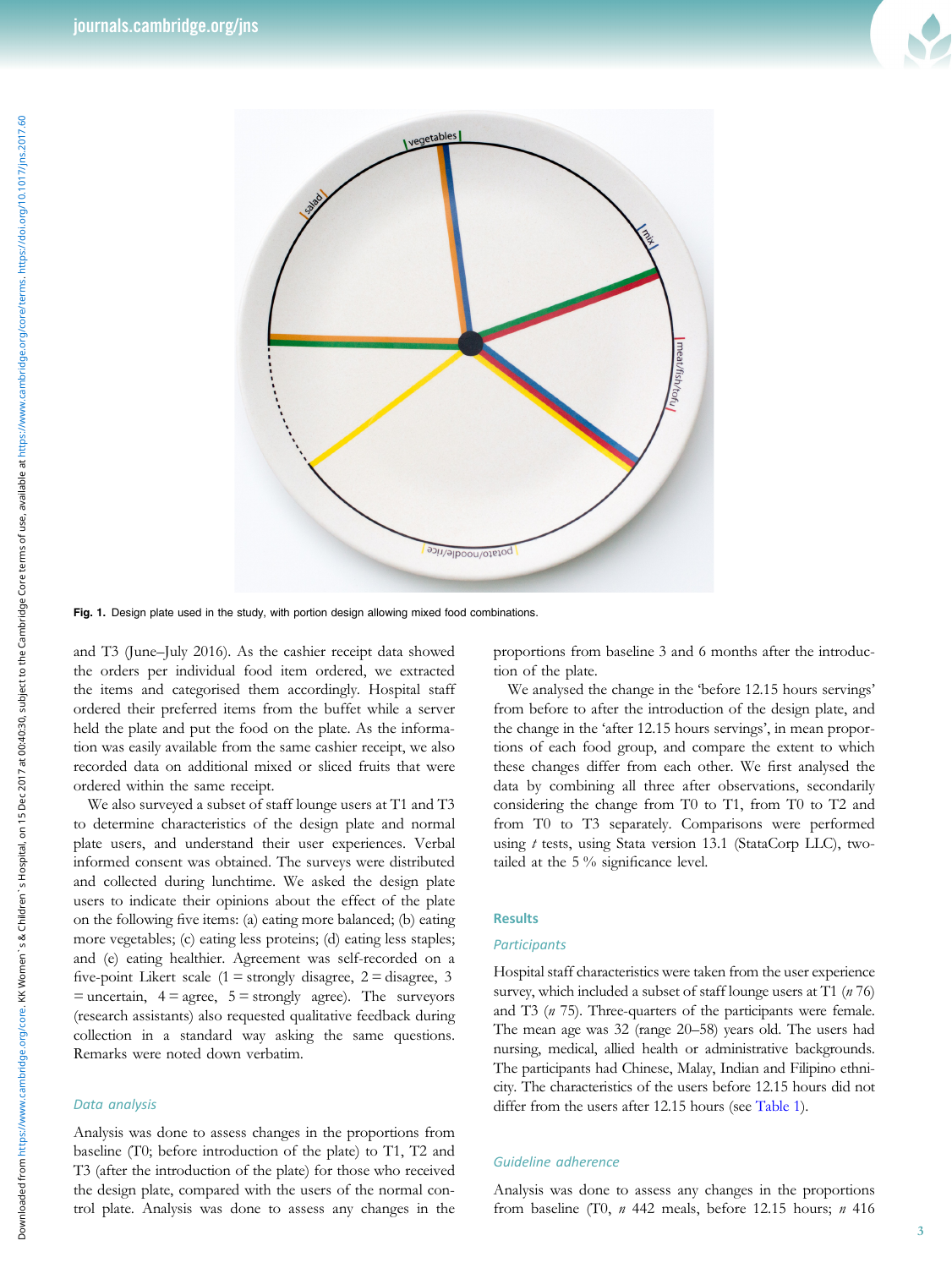Table 1. Characteristics of hospital staff lounge users in the design plate and normal plate groups, based on the subset survey (Percentages; mean values and ranges)

|                        | Design plate | Normal plate | P*   |
|------------------------|--------------|--------------|------|
| Number of participants | 114          | 91           |      |
| Response rate          | 96           | 89           |      |
| Female                 | 75.5         | 69.8         | 0.38 |
| Age (years)            |              |              | 0.01 |
| Mean                   | 32           | 36           |      |
| Range                  | $20 - 58$    | 19-60        |      |
| Race                   |              |              | 0.43 |
| Chinese                | 58.5         | 63.1         |      |
| Malay                  | 10.4         | 14.3         |      |
| Indian                 | $15-1$       | 7.1          |      |
| Filipino               | 13.2         | $13-1$       |      |
| Others                 | 2.8          | 2.4          |      |
| Designation            |              |              | 0.17 |
| Nursing                | 35.1         | 19.5         |      |
| Medical                | $16-7$       | 19.5         |      |
| Allied health          | 18.5         | 19.5         |      |
| Administrative         | 9.3          | 24.4         |      |
| Others                 | 20.4         | 17.1         |      |
|                        |              |              |      |

 $x^2$  Test

meals after 12.15 hours, all on normal plates) to 1 month (T1,  $n$  395 on design plates,  $n$  373 on normal plates), 3 months (T2,  $n$  355 on design plates,  $n$  296 on normal plates) and 6 months (T3, n 266 on design plates, n 299 on normal plates) after the introduction of the plate.

After introduction of the design plate, guideline adherence in the design plate users had significantly improved for vegetables (+4.71 %; before (T0<sub>normal</sub>):  $0.317$  (SD  $0.184$ ), after  $(T1_{\text{design}}+T2_{\text{design}}+T3_{\text{design}}): 0.364$  (SD 0.172);  $P < 0.001$ ) and carbohydrates  $(-2.83\%; \text{ before } (T0_{\text{normal}}): 0.351)$ (sp  $0.135$ ), after  $(T1_{\text{design}} + T2_{\text{design}} + T3_{\text{design}})$ : 0.323 (SD <sup>0</sup>·104); <sup>P</sup> < 0·001). No significant improvement (−1·<sup>85</sup> %; before (T $0_{normal}$ ): 0.332 (SD 0.160), after (T $1_{design}$  +  $T2_{\text{design}} + T3_{\text{design}})$ : 0.313 (sp 0.145);  $P = 0.02$ ) was found for proteins. When comparing these outcomes with the observed changes in the normal plate group, the differences for vegetables and proteins were 4·20 and 4·56 %, respectively, while for carbohydrates the reduction in the normal plate group was 0·39 % larger (see Table 2).

Over the 6-month period, we observed different change patterns between the different food group proportions (see Fig. 20. Increase in the vegetable proportion was observed in the first month  $(P < 0.001)$ , and stayed on a similar level for the subsequent months. Carbohydrate proportions were reduced step-wise over the 6 months. While protein proportion showed an initial decrease  $(P = 0.007)$ , no significant change was observed for the subsequent months and the overall period. However, similar direction and magnitude of change in proportions were also observed for the eaters after 12.15 hours (see [Fig. 2](#page-4-0)).

Additionally, when comparing the differences in fruit orders (in addition to the food on the plate) we observed an increase of 2·0 % (before: 16·7 %, after: 18·7 %) in the design plate group, and an increase of 5·2 % (before: 6·7 %, after: 11·9 %) in the normal plate group. No differences were observed in brown rice orders (v. white rice) in the carbohydrate category, or fish orders (v. chicken) in the protein category.

### User experiences

The staff lounge users were positive about the design of the plate and the awareness that it creates for healthy eating. However, they did not think the plate influenced their own choices. For all five items, the scores were below the scale centre (see [Table 3](#page-4-0)). Highest scores were obtained for 'The design plate helps me to eat more balanced' (mean 2.58 (SD 1.01)), and lowest for 'The design plate helps me to eat less proteins' (mean 1·98 (SD 1·04)) and 'less staples' (average 1·98 (SD 1·04)). While the scores were higher after 6 months compared with 1 month in both groups, the differences were not significant.

#### **Discussion**

Our data indicate that a portion design plate might stimulate food group guideline adherence. At 6 months after introduction of the design plate, guideline adherence had significantly increased for vegetables and carbohydrates. These findings confirm the earlier studies done in small obese populations<sup> $(14-16)$  $(14-16)$  $(14-16)$  $(14-16)$ </sup> and indicate that a portion design plate might be

Table 2. Changes in food group proportions after introduction of the design plate (Mean values and standard deviations)

|                             |                          |                                       |                |                                      | Before introduction of the<br>design plate (T0) |                                       | After introduction of the design<br>plate $(T1 + T2 + T3)$ |                                      |                |                               |                               |                           |
|-----------------------------|--------------------------|---------------------------------------|----------------|--------------------------------------|-------------------------------------------------|---------------------------------------|------------------------------------------------------------|--------------------------------------|----------------|-------------------------------|-------------------------------|---------------------------|
|                             | <b>HPB</b><br>quidelines | Before 12.15<br>hours<br>Normal plate |                | After 12.15<br>hours<br>Normal plate |                                                 | Before 12.15<br>hours<br>Design plate |                                                            | After 12.15<br>hours<br>Normal plate |                | Difference in<br>design plate | Difference in<br>normal plate | Overall<br>difference for |
|                             |                          |                                       |                |                                      |                                                 |                                       |                                                            |                                      |                |                               |                               |                           |
|                             |                          | Mean                                  | <b>SD</b>      | Mean                                 | SD                                              | Mean                                  | <b>SD</b>                                                  | Mean                                 | SD             | (% )                          | (%)                           | both plates (%)           |
| n                           |                          | 442                                   |                | 416                                  |                                                 | 1016                                  |                                                            | 968                                  |                |                               |                               |                           |
| Carbohydrates<br>Vegetables | 0.250<br>0.500           | 0.351<br>0.317                        | 0.135<br>0.184 | 0.353<br>0.352                       | 0.142<br>0.187                                  | 0.323<br>0.364                        | 0.104<br>0.172                                             | 0.321<br>0.357                       | 0.108<br>0.174 | $-2.8*$<br>$+4.7*$            | $-3.22$<br>$+0.51$            | $-0.39$<br>4.20           |
| Proteins                    | 0.250                    | 0.332                                 | 0.160          | 0.295                                | 0.166                                           | 0.313                                 | 0.145                                                      | 0.322                                | 0.161          | $-1.85$                       | $+2.71$                       | 4.56                      |
|                             |                          |                                       |                |                                      |                                                 |                                       |                                                            |                                      |                |                               |                               |                           |

HPB, Health Promotion Board, Singapore.

Significant ( $P < 0.001$ ).

<span id="page-3-0"></span>Downloaded from https://www.cambridge.org/core. KK Women`s & Children`s Hospital, on 15 Dec 2017 at 00:40:30, subject to the Cambridge Core terms of use, available at https://www.cambridge.org/core/terms. https://doi.org/ Downloaded from https://www.cambridge.org/core. KK Women`s & Children`s Hospital, on 15 Dec 2017 at 00:4130, subject to the Cambridge Core terms of use, available at https://www.cambridge.org/10:1017/jns.2017.60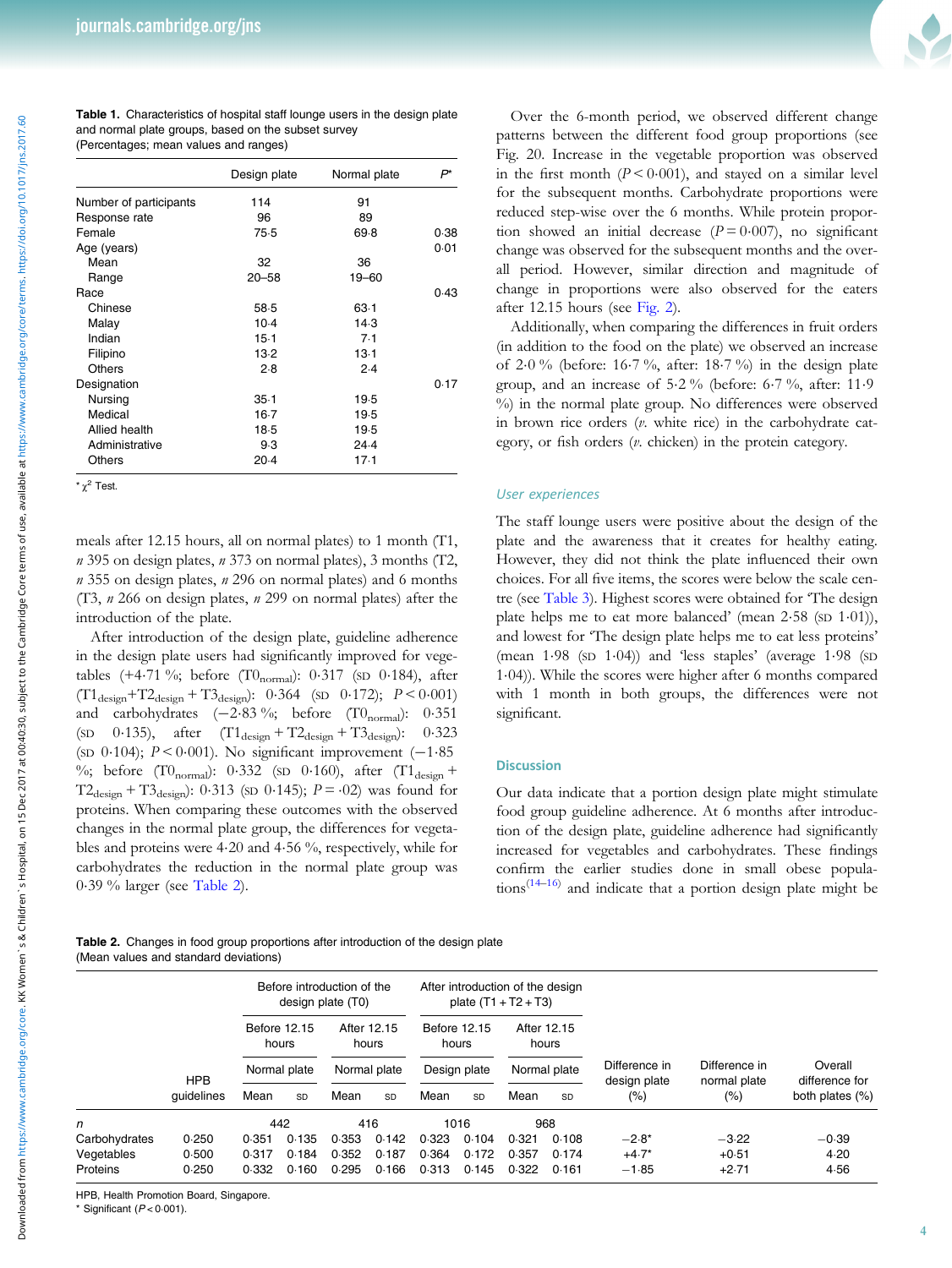<span id="page-4-0"></span>

Fig. 2. Differences between Health Promotion Board, Singapore (HPB) guidelines and food group proportions measured, before (T0), <sup>v</sup>. 1 month (T1), 3 months (T2) and 6 months (T3) after introduction of the design plate. In all three graphs, the dark colours refer to the design plate group, and the lighter-coloured bars refer to the normal plate group. Values are means, with standard deviations represented by vertical bars. Between-group comparisons were performed using t tests.

relevant for larger and still healthy populations and potentially could have a disease-preventive function. The increase in vegetable proportion is promising as lack of vegetables and fruit intake is prevalent in many countries, including Singapore. While the latest national nutrition survey was only performed 7 years ago in 2010, we have no indications that the percentage of 11·2 % of adult Singapore residents consuming at least two servings of vegetables and fruits (roughly equivalent to half a plate) per d has increased by now<sup>([18\)](#page-5-0)</sup>.

The decrease in carbohydrates was not expected as we expected in line with common observations in Asia that all eaters would continue to take a portion of rice anyway. The respondents surveyed shared a similar opinion, indicating the lowest expectations for an effect on carbohydrates. However, during our study period the Singapore health authorities sparked a nationwide debate as part of their declared 'war on diabetes', indicating the relationship between white rice intake and diabetes based on a Harvard 2012 meta-analysis<sup>[\(20](#page-5-0))</sup> and resulted in local press headlines such as 'The rice you eat is worse than sugary drinks<sup> $(21)$  $(21)$ </sup>. It might be possible that this and other ongoing health campaigns have influenced the present study as we did observe a similar direction and magnitude of change in proportions for the users of the normal plate. As the participants were hospital staff, they might potentially have a higher health consciousness compared with a sample from the general population.

Knowing the various cultural tastes that the plate needs to cater to, the marking of lines on the plate allows for flexibility.

Table 3. Staff lounge users' opinions on potential functions of the design plate, at 1 month (T1) and 6 months (T3) after implementation of the design plate (Mean values and standard deviations)

|                                     | T1 (after 1<br>month) ( <i>n</i> 76) |      | T <sub>3</sub> (after 6<br>months) $(n 75)$ |      |      |
|-------------------------------------|--------------------------------------|------|---------------------------------------------|------|------|
| The design plate helps<br>me to eat | Mean                                 | SD   | Mean                                        | SD   | P*   |
| 1. More balanced                    | 2.30                                 | 0.94 | 2.58                                        | 1.01 | 0.07 |
| 2. More vegetables                  | 2.27                                 | 1.04 | 2.42                                        | 1.00 | 0.74 |
| 3. Healthier                        | 2.31                                 | 1.04 | 2.42                                        | 1.04 | 0.63 |
| 4. Less staples                     | 1.98                                 | 1.04 | 2.28                                        | 1.00 | 0.23 |
| 5. Less proteins                    | 2.08                                 | 1.06 | 1.98                                        | 1.04 | 0.56 |

\* Two-sample t test; 1 (strongly disagree)–5 (strongly agree) Likert scale.

For example, the 'mix' portion in between the blue lines (see [Fig. 1\)](#page-2-0) allows for favourite Singaporean meals where vegetables and meat are premixed. Therefore we have not chosen a more rigid plate design with separate sections or boxes while these were also available. An interesting insight during the set-up of the study was the fact that the cashier labelling for some of the items was related to the wrong food groups. Potatoes and dal were considered to be vegetables and hence labelled by the cashier as such. Before we could commence the study proper, the display of the cashier was redesigned. We recognise more issues with regard to the design of our realworld study. While we have designed a quasi-experiment, it was easily possible that the same eaters were part of the design plate group on one day (having lunch before 12.15 hours) and being part of the normal plate group another day (having lunch after 12.15 hours). This might have resulted in contamination between the two groups.

In most lunch catering facilities in Asia, the eaters are not self-serviced; it is the plates that are served. In the present study setting, the eaters pointed to the food that was displayed in a buffet-style setting, but the server positioned the actual food on the plate. As the eaters are confronted with the printed guidelines during eating for a longer period (eaters are using the staff lounge regularly), actual effects can only be expected after he has been exposed to the plate one or more times, and consequently based on the confrontation with the guidelines during eating will change his order behaviour. However, there might have been bias with this regard and a more controlled study design, including direct observation of the amount size (using, for example, photographs or video stills) as well as follow-up in the same participant, is necessary to further validate the findings.

We did observe a decrease of proteins; however, this was not significant. Meat is considered the main part of food in many parts of Asia. The study hospital caterer indicated during the study that the number 1 complaints in eateries is clients who want more meat or think they receive too much rice instead of meat or vegetables. As the present study only focused on the meal taken for lunch, we do not have insights in the food group proportions taken on other moments of the day.

While participants were positive about the portion design plate, they did not indicate it to influence their personal behaviour. This confirms that design and 'scapes' do influence users